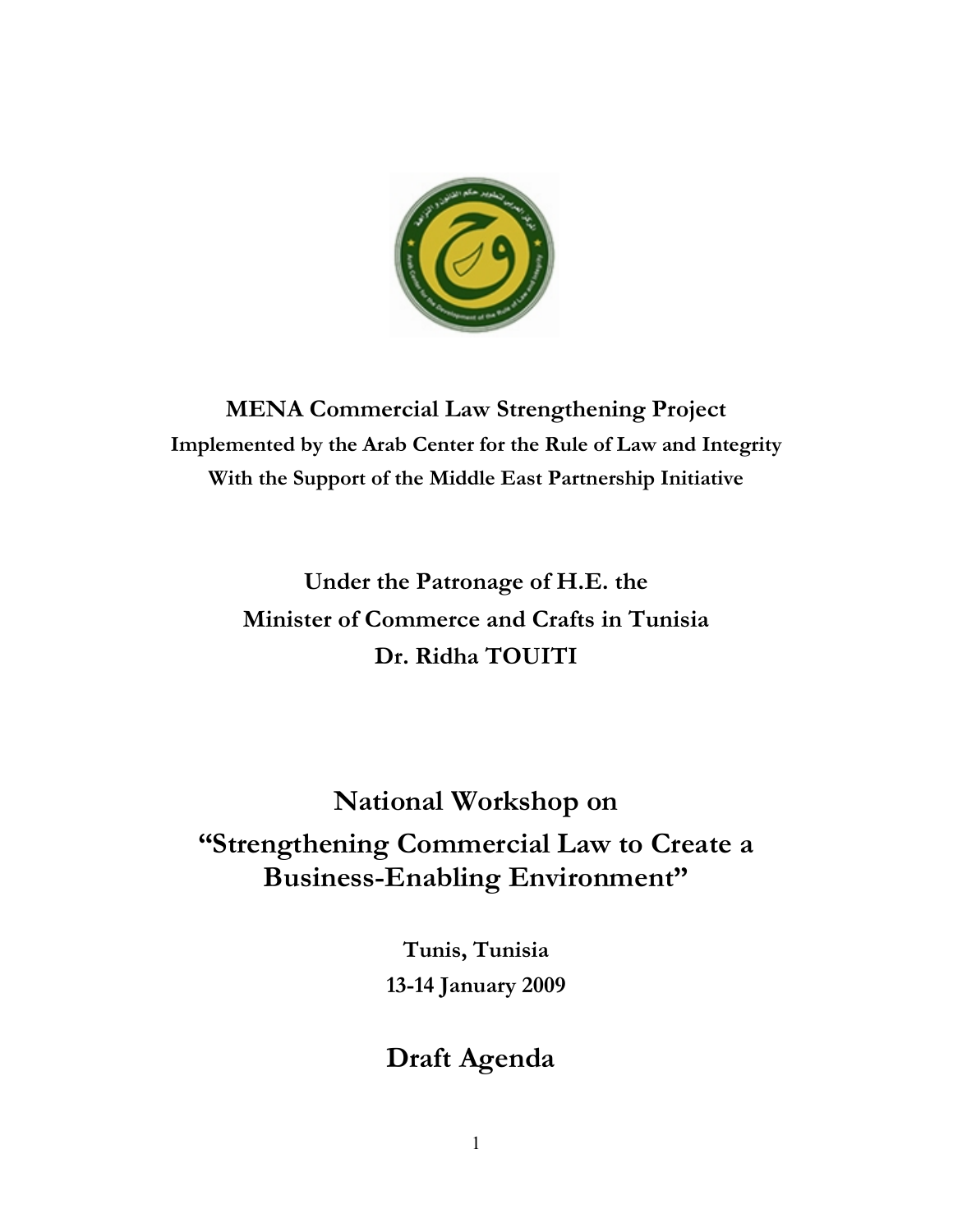|                 | Day One: Tuesday, 13 January 2009                                                                                     |
|-----------------|-----------------------------------------------------------------------------------------------------------------------|
| $16:00 - 17:00$ | <b>Opening Session</b>                                                                                                |
|                 | $\triangleright$ Welcoming Statement/Presenting the agenda                                                            |
|                 | Presented by the National team                                                                                        |
|                 | Statement by the Representative of the Arab Center for the<br>Development of the Rule of Law and Integrity            |
|                 | $\triangleright$ Opening Statement                                                                                    |
|                 | Presented by H.E. Mr. Ridha TOUITI, Minister of Commerce and<br>Crafts, Tunisia                                       |
| $17.00 - 18.00$ | <b>Networking Event and Reception</b>                                                                                 |
|                 | Day Two: Wednesday, 14 January 2009                                                                                   |
| $09.00 - 11.00$ | First Session: Overview on the State of the Tunisian Economy                                                          |
|                 | Chair: Representative of the Ministry of Economic Development.                                                        |
|                 | General Indicators of National Economic Development and<br><b>Economic Policy Orientations</b>                        |
|                 | Main Speaker: Mr. Loutfi BOUZIEN, University Professor, Tunisian<br>National Advisor in the MENA-CLS Project (20 min) |
|                 | Commentator: Representative the Ministry of Economic Development<br>$(5 \text{ min})$                                 |
|                 | $\triangleright$ Classifications of the National Economy                                                              |
|                 | Main Speaker: Ms. Salwa BINZAGHO, General Director of the<br>Institute of Quantitative Studies (20 minutes)           |
|                 | Commentator: University Professor TBA (5 min)                                                                         |
|                 | $\triangleright$ Open Discussion (35 min)                                                                             |
|                 | Responses and Chair Conclusions (15 min)<br>➤                                                                         |
| $11.00 - 11.30$ | <b>Coffee Break</b>                                                                                                   |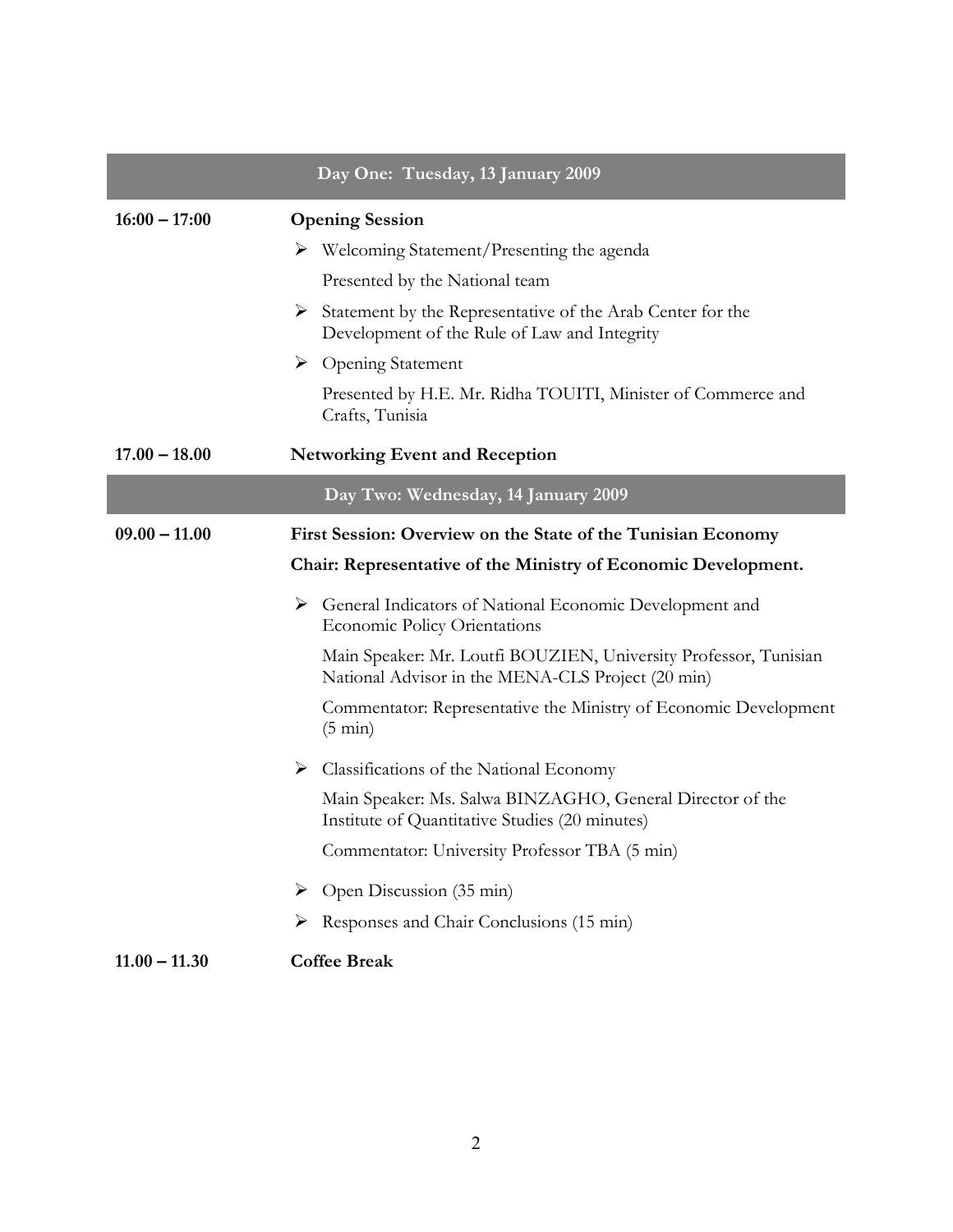# **11.00 – 12.30 Second Session: Formation and Liquidation of Commercial Companies**

## **Chair: Mr. Mohamad AL LAJMI, First President of the Court of Appeal**

- Main Speaker: Mr. Ahmad ALWARFALI, Judge and researcher for the Institute of Legal and Judicial Studies, Tunisian National Advisor in the MENA-CLS Project (20 min)
- First Commentator: Mr. Nazir BINAMO, Lawyer, University Professor (5 min)
- Second Commentator: Mr. Sami AL FREIKHA, Lawyer (5 min)
- $\triangleright$  Open discussion (40 min)
- $\triangleright$  Responses and Chair Conclusions (20 min)

#### **12:30 – 14:30 Lunch**

# **14:30 – 15:40 Third Session: Judicial System and Alternative Dispute Resolution**

#### **Chair of Session: Mr. Zouhair SKANDAR, General Director, the Institute of Legal and Judicial Studies**

- Main Speaker: Mr. Rushdi EL MEHAMMADI, First Deputy President of the Competition Board-NT Member (20 min)
- First Commentator: Mr. Hussein ALSALM, University Professor (5 min)
- Second Commentator: Mr. Abed El Wahhab ALBAHI, President of Tunis Center for Conciliation and Arbitration, Former Dean of Lawyers (5 min)
- $\triangleright$  Open discussion (30 min)
- $\triangleright$  Responses and Chair Conclusions (10 min)

#### **15:40 – 16:00 Coffee Break**